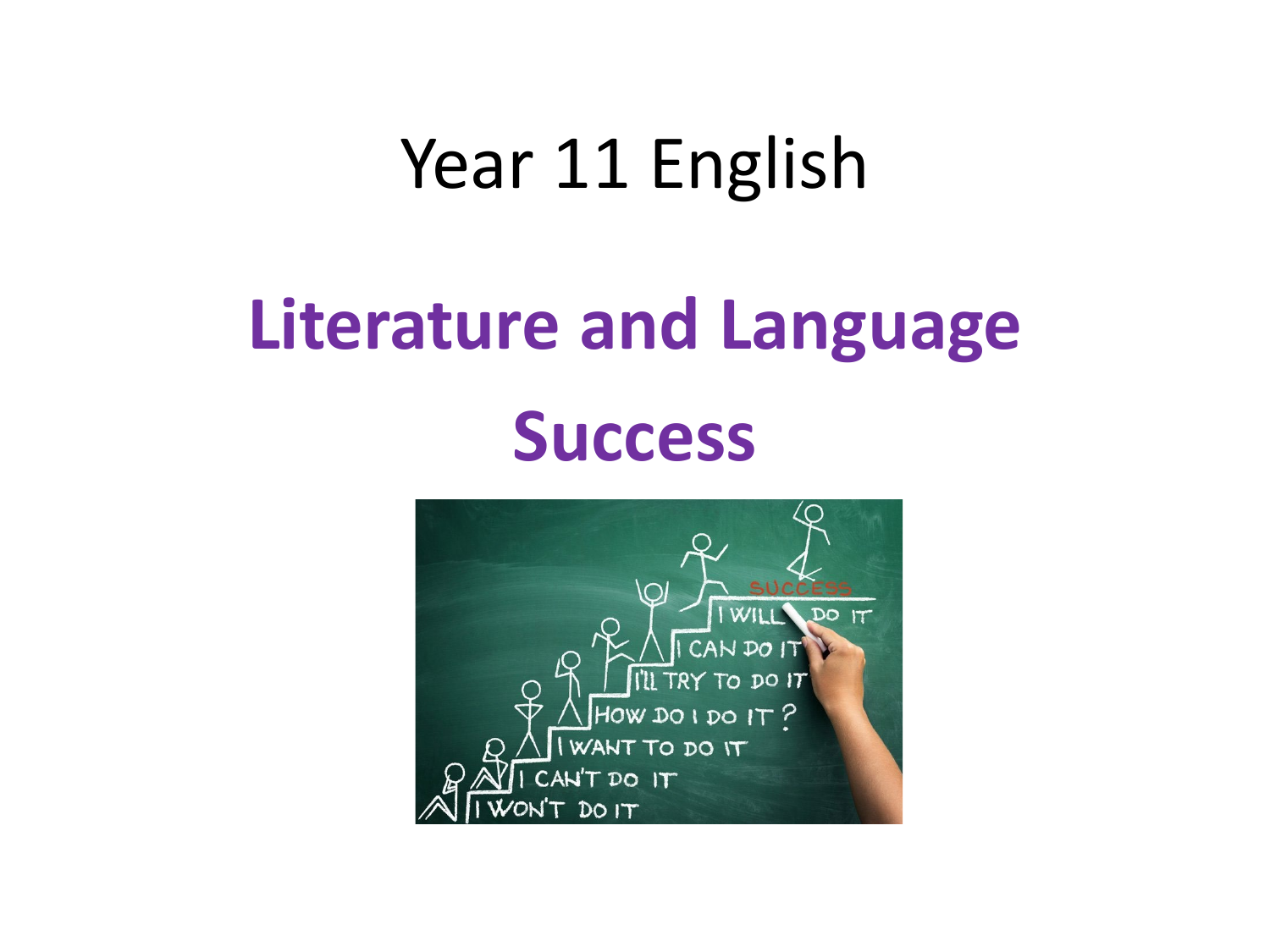### **What are the demands of the English exams?**

#### **The English exams ask you to be fully engaged as a reader and a writer.**

Students have to consider:

- $\checkmark$  How do writers put a text together?
- $\checkmark$  How is fiction different to non fiction?
- $\checkmark$  How is tension created through structure?
- $\checkmark$  What is the impact of certain language for a certain audience?
- $\checkmark$  Which language techniques create which effects?
- $\checkmark$  How does context impact language choice?
- $\checkmark$  How do I compare texts?
- $\checkmark$  The list goes on...........!

| <b>Engaging</b> | Judicious        |  |  |  |
|-----------------|------------------|--|--|--|
|                 | Purposeful       |  |  |  |
| Ambitious       |                  |  |  |  |
|                 | Evaluative       |  |  |  |
| Synthesise      |                  |  |  |  |
|                 | <b>Sustained</b> |  |  |  |
| Sophisticated   | Overview         |  |  |  |
| Confident       |                  |  |  |  |
|                 | Accurate         |  |  |  |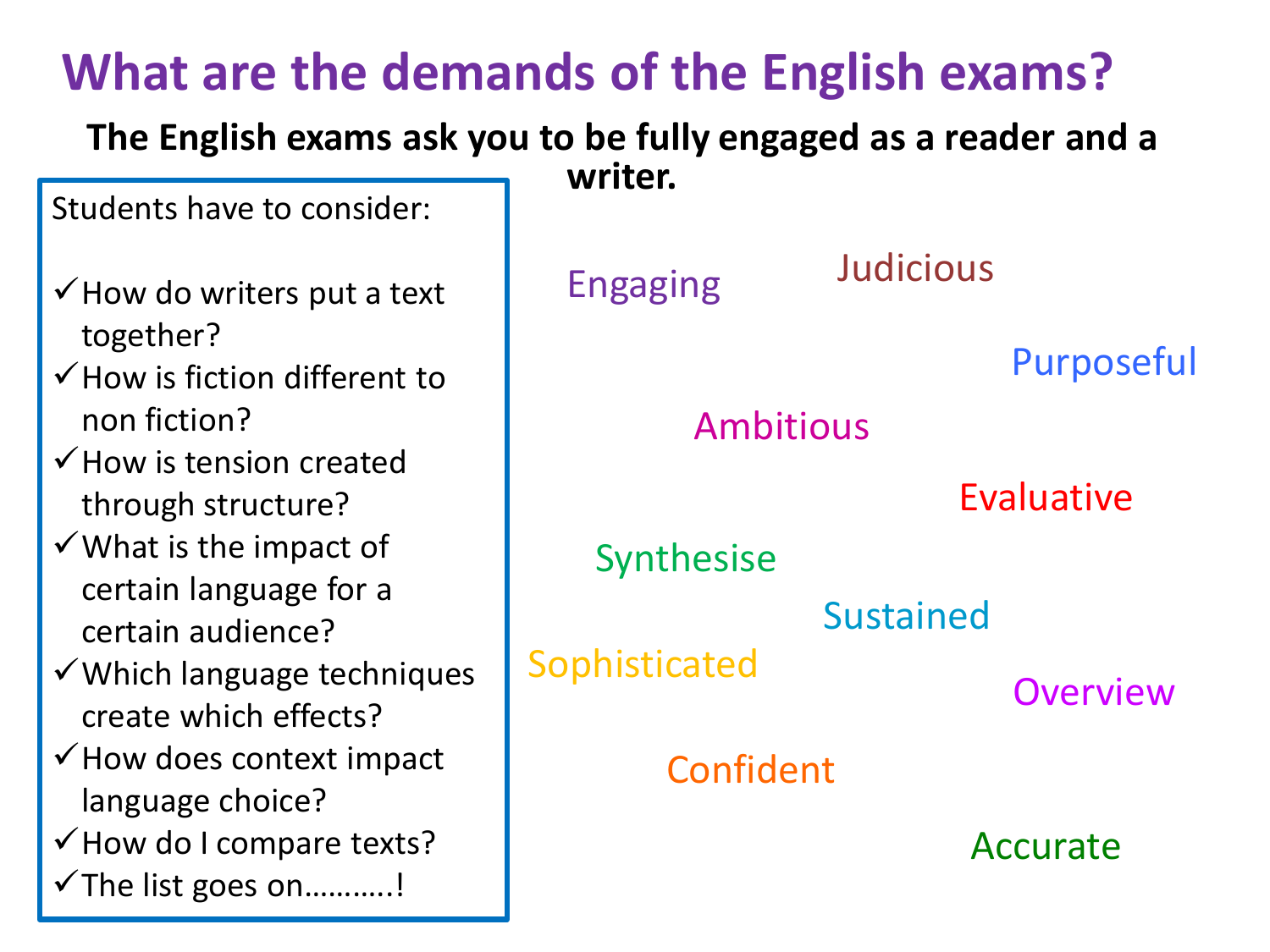# GCSE English Literature







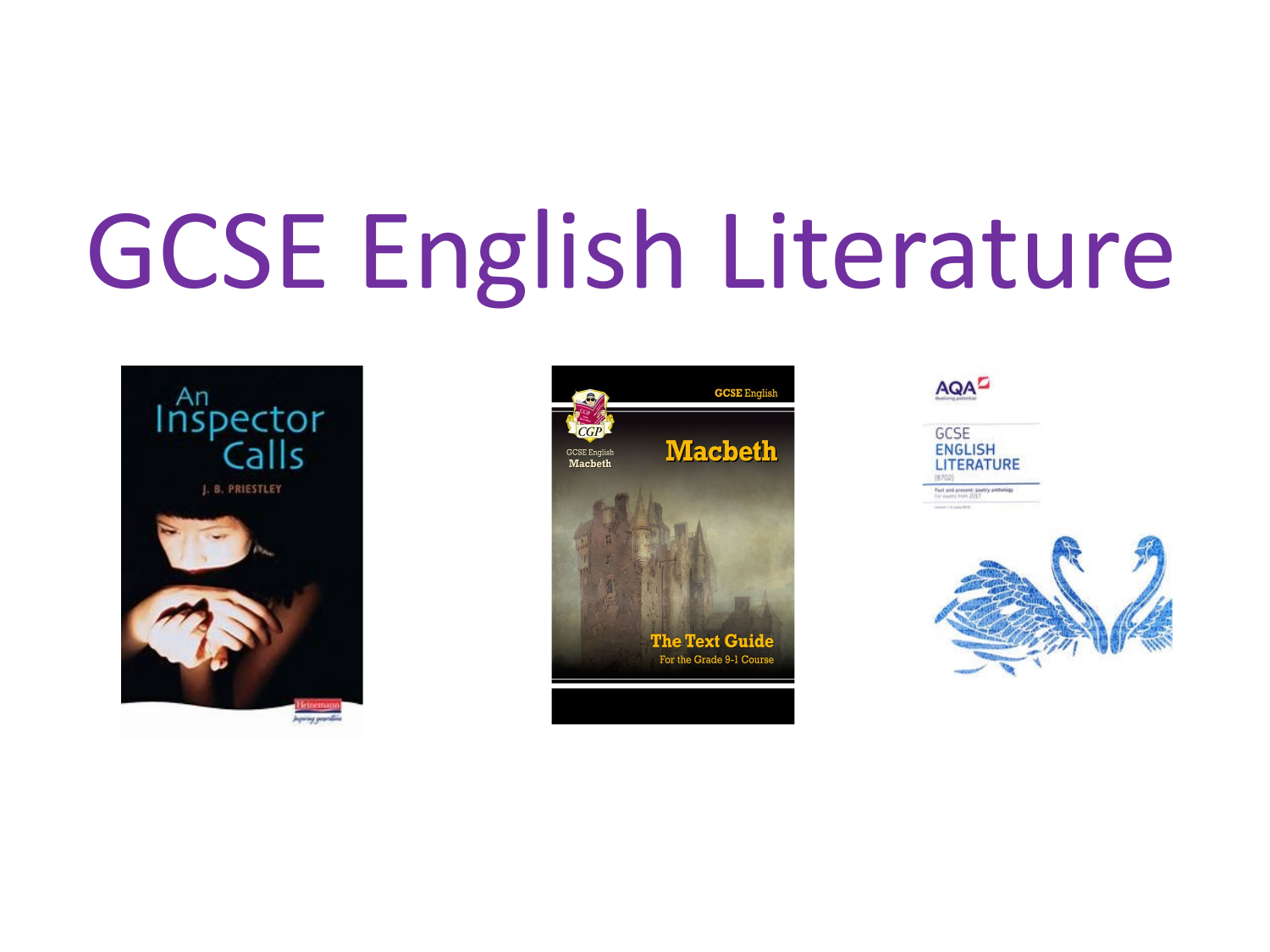## **What is the content of the exams?**

| Paper 1 (choose any two)                                             | <b>Paper 2 (compulsory)</b>                                                                                                        |  |
|----------------------------------------------------------------------|------------------------------------------------------------------------------------------------------------------------------------|--|
| Paper 1P<br>Anthology of poetry - 1 item<br>30 marks (AO1, AO2, AO3) | Section A<br>Shakespeare - 1 item<br>30 marks (AO1, AO2, AO3)<br>$+4$ marks (AO4)                                                  |  |
|                                                                      | Section B<br>Part 1: unseen poem essay<br>24 marks (AO1, AO2) + 4 marks (AO4)<br>Part 2: unseen poetry comparison<br>8 marks (AO2) |  |
| Paper 1M<br>Modern prose/drama - 1 item<br>30 marks (AO1, AO2, AO3)  |                                                                                                                                    |  |

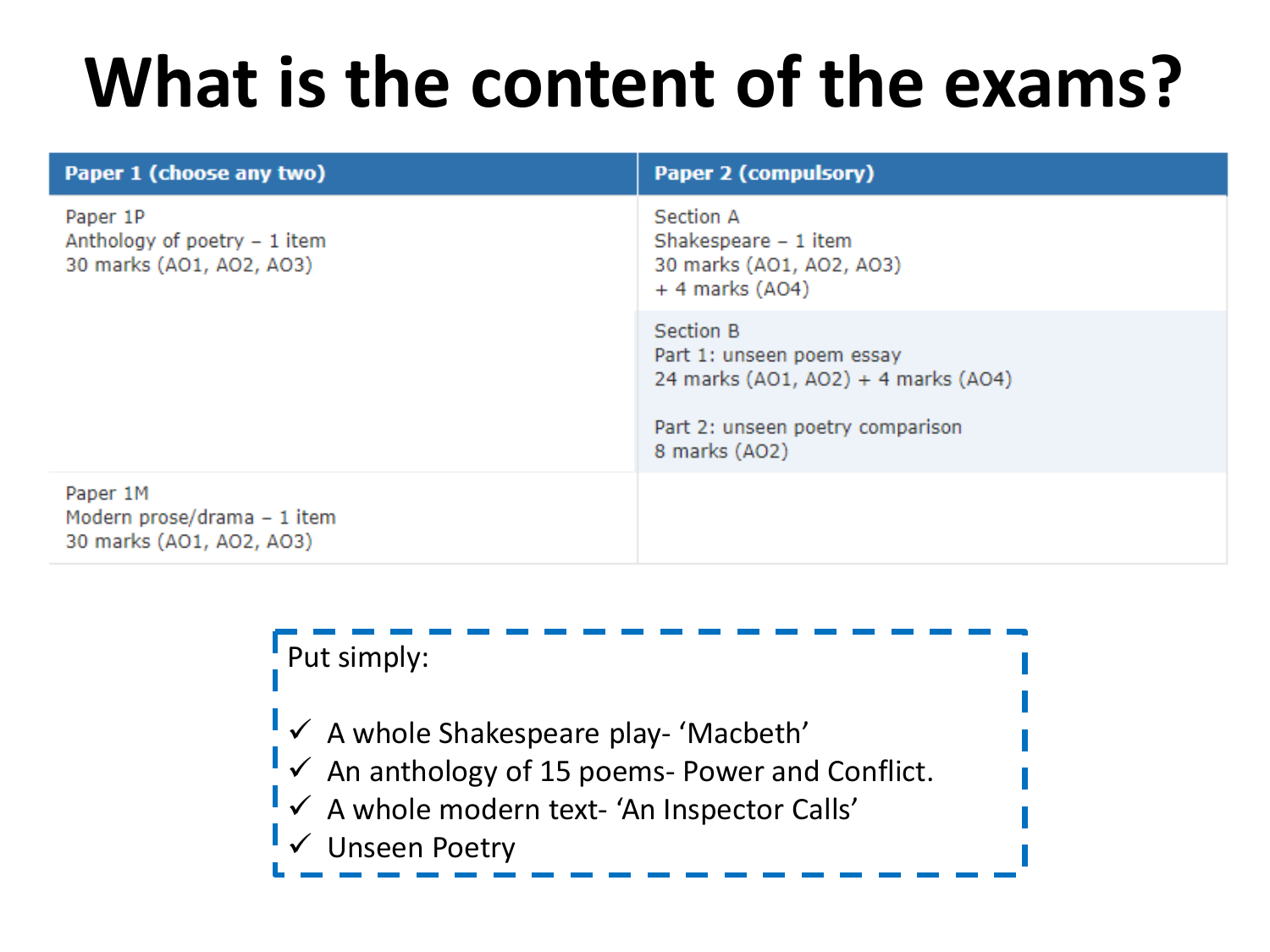# Knowledge

- $\sqrt{P}$ lot.
- $\checkmark$  Character.
- $\checkmark$  Structure.
- $\checkmark$  Dramatic conventions.
- Quotations.
- $\checkmark$  Contextual information.
- $\checkmark$  How to write for the different essay types.

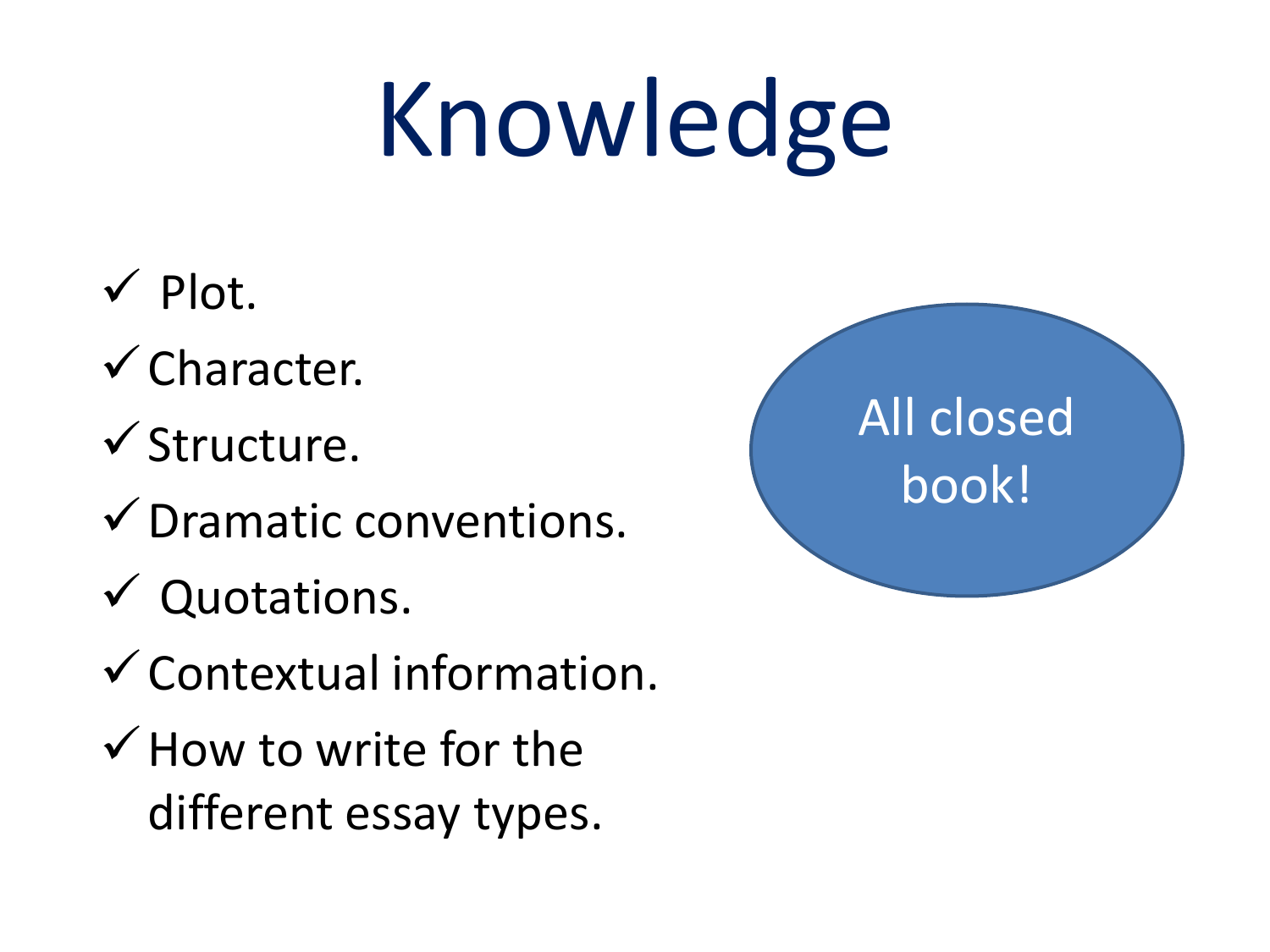## **What do the questions look like?**

Compare how poets present ideas about power in 'Ozymandias' and in one other poem from 'Power and conflict'. (30 marks)

How does Priestley explore the importance of social class in An Inspector Calls? Write about:

- some ideas about social class in the play
- how Priestley presents the importance of social class. (30 marks)

Starting with the extract and then the wider play, explore how Shakespeare presents the attitudes of Macbeth and Banquo towards the supernatural. (30 Marks)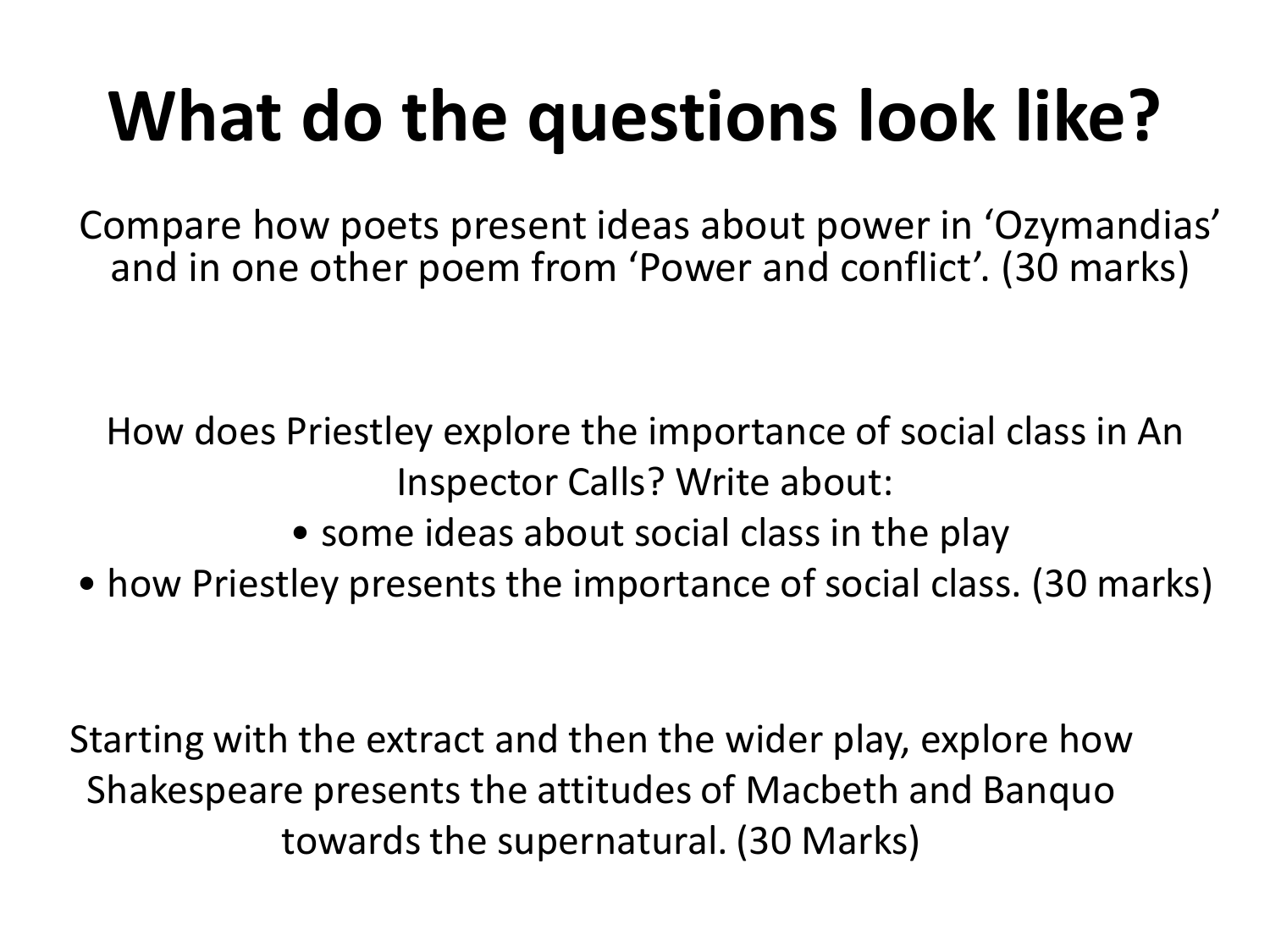# **Tips for Success**

## How do we manage this huge amount of content?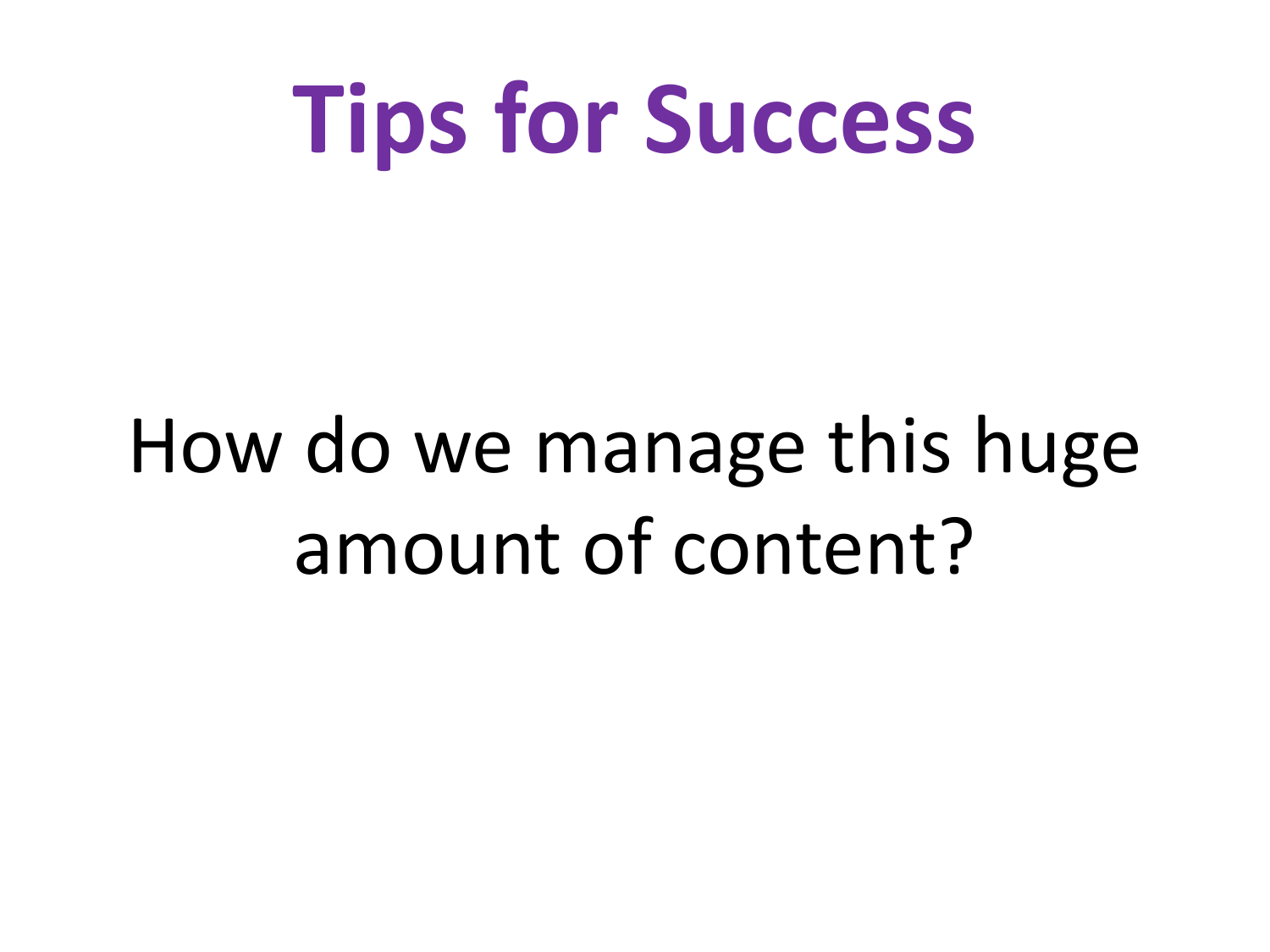## Tip 1- Drip feeding your revision



Trying to revise everything for one whole Literature text is impossible and you may end up wasting time.

- $\checkmark$  Cycle through your key texts- 10-20 mins a day on each.  $\checkmark$  Focus on something different as you cycle throughcharacters, then plot, then themes etc.
- $\checkmark$  As you become for confident be judicious with what you give revision time to.
- $\checkmark$  Focus on what you are weakest on.
- $\checkmark$  Revision cards are great for this but keep them simple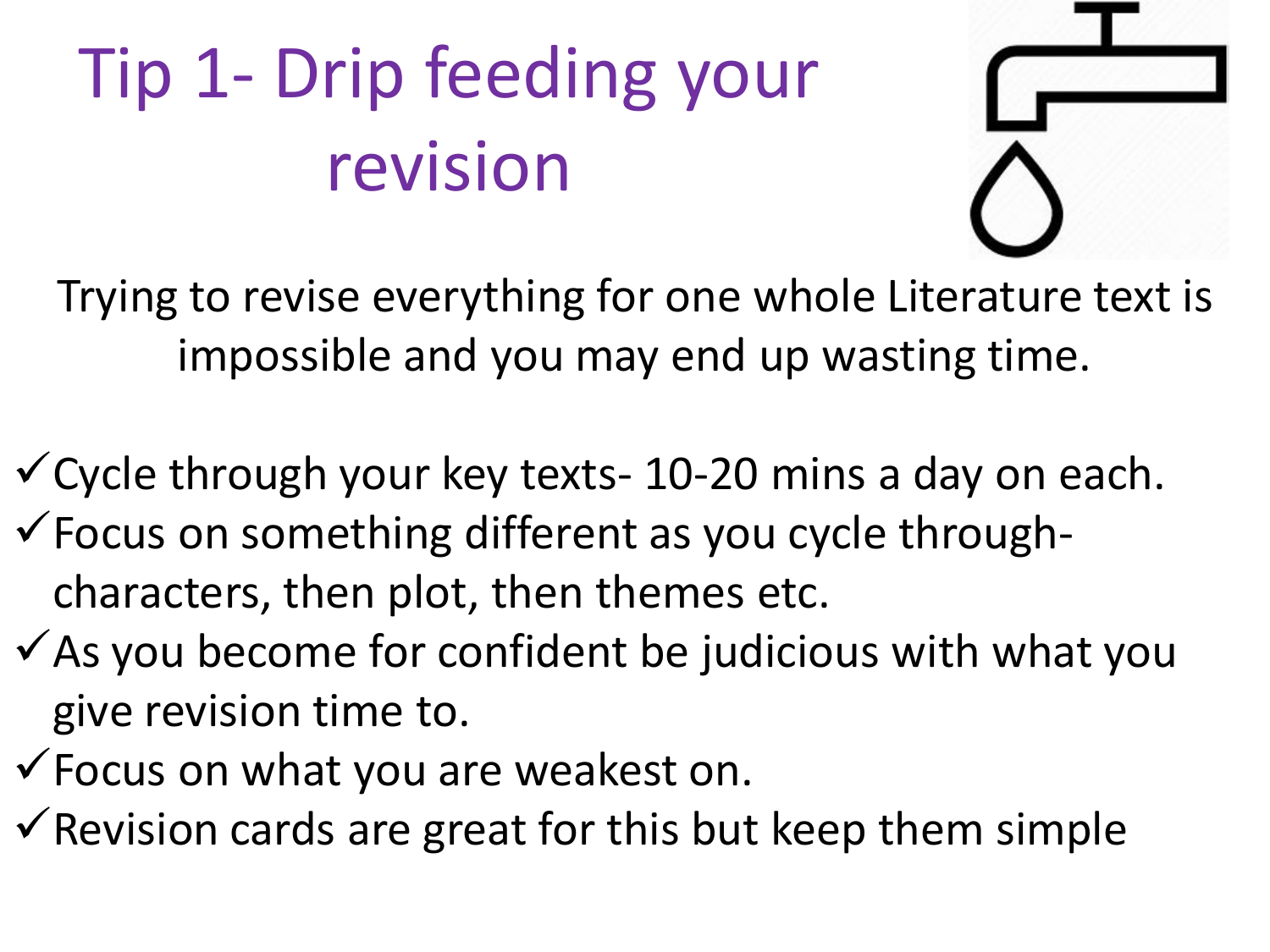### **Tip 2- Knowledge down load and two colour revision.**



STARTER: poetry download... Write down on your page, everything you can remember about the poem, 'London.'



**1.Write down everything you can remember about the poem.**

**2. Next in a different coloured pen, refer to your notes/anthology and add the key information you missed out.**

**3. Prioritise the information that you added in the second colour next time you revise.**

**LONDON** By William Blake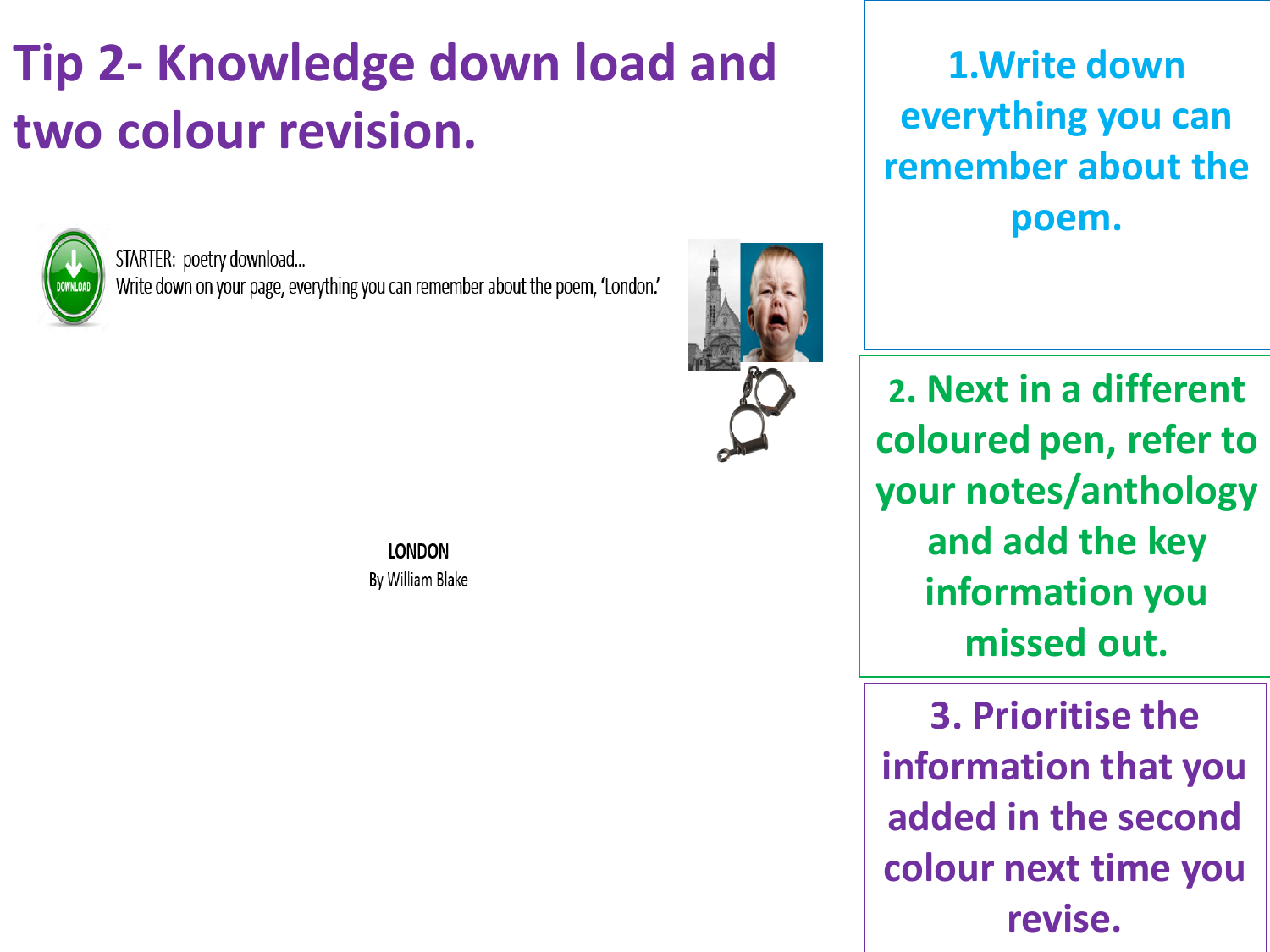#### **Tip 3- Remembering Key Quotations.**

### **Try to think about learning quotations as a way to link to other important information RATHER than just learning them for the**

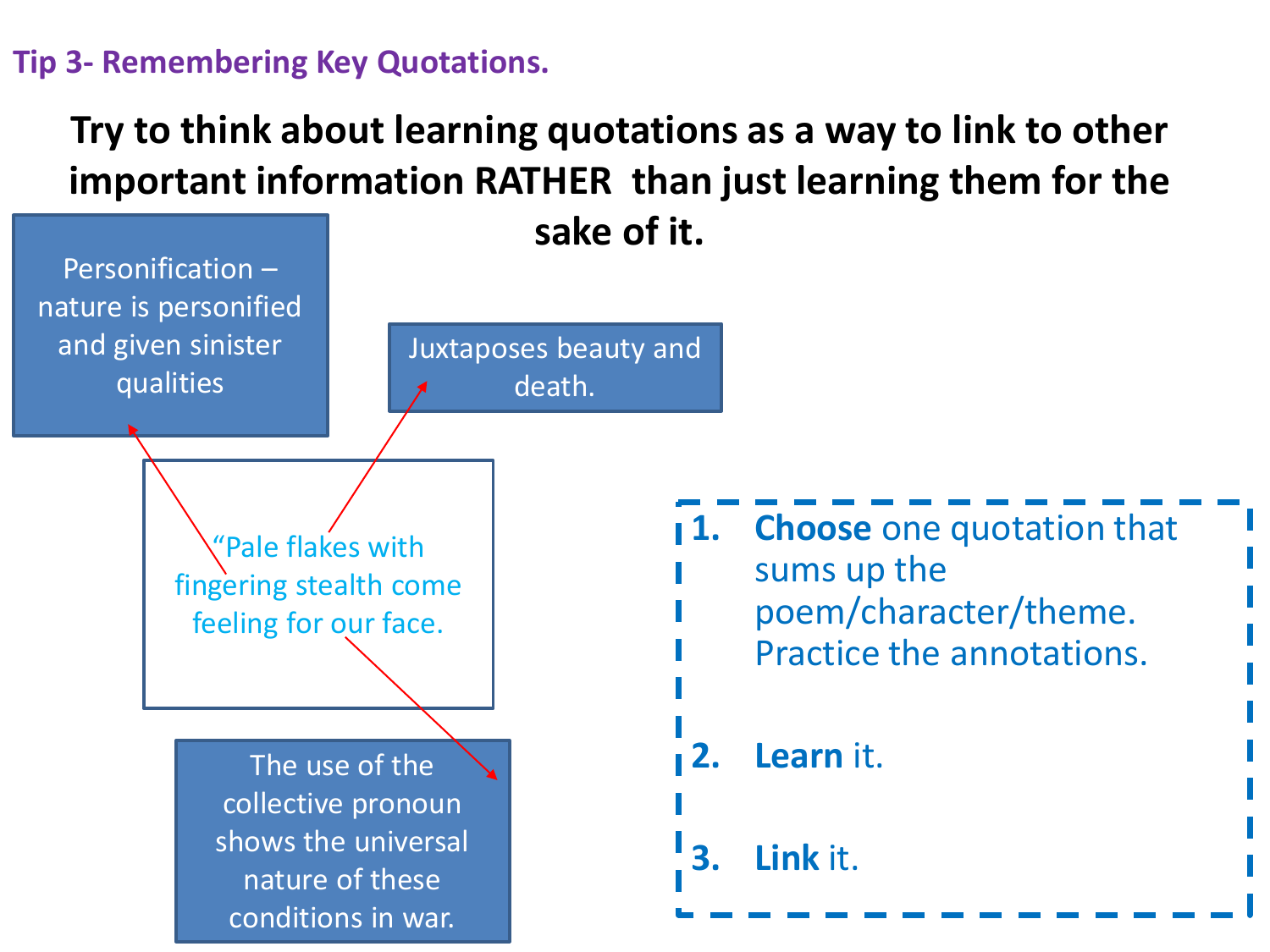# **GCSE English Language**

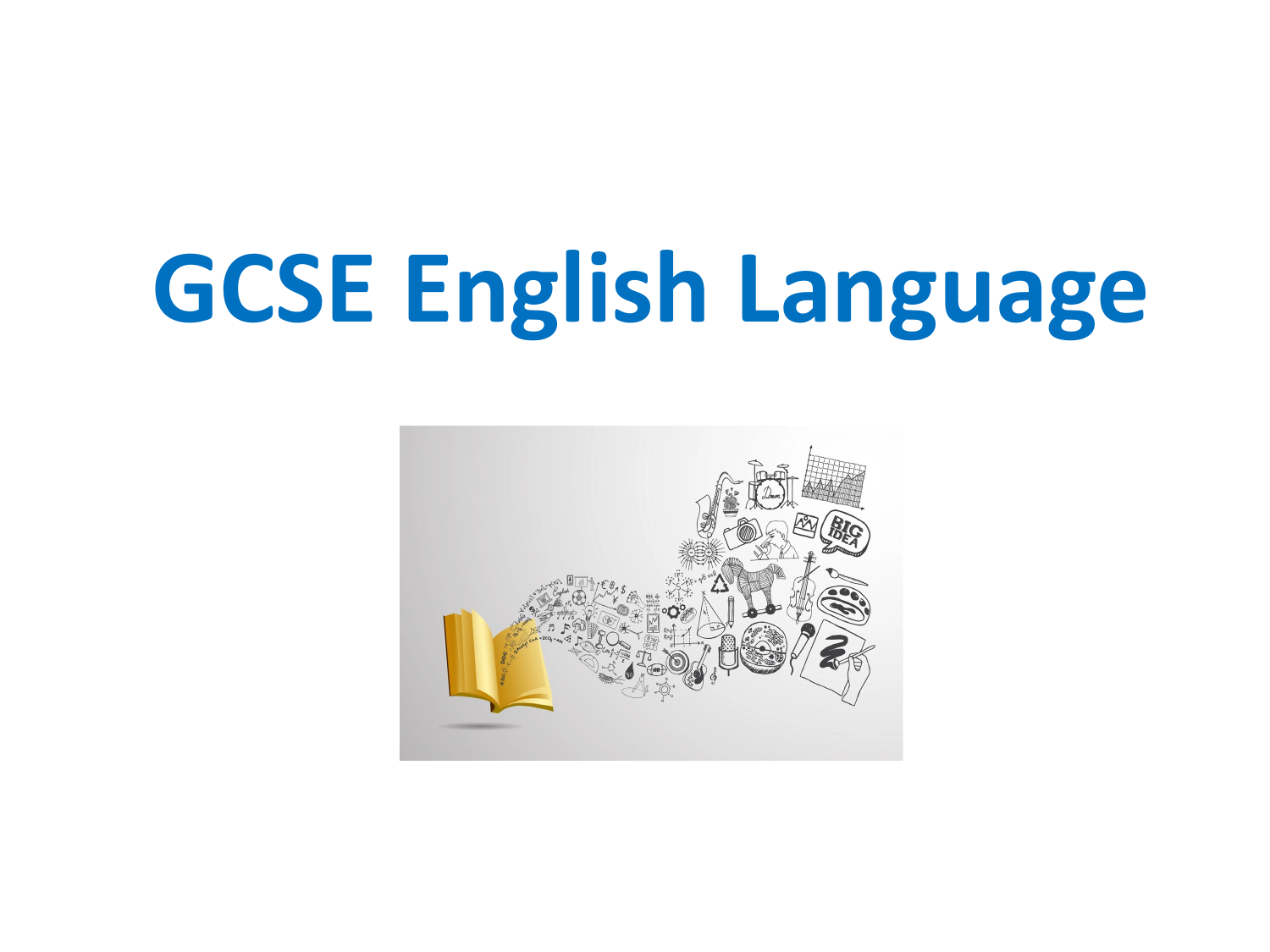### **What is the content of the exams?**

Paper 1: Explorations in Creative Reading and Writing

#### What's assessed

#### **Section A: Reading**

• one literature fiction text

#### **Section B: Writing**

• descriptive or narrative writing

#### Assessed

- . written exam: 1 hour 45 minutes
- -80 marks
- 50% of GCSE

#### Questions

#### Reading (40 marks) (25%) – one single text

- 1 short form question  $(1 \times 4 \text{ marks})$
- 2 longer form questions (2 x 8 marks)
- $\cdot$  1 extended question (1 x 20 marks)

#### Writing (40 marks) (25%)

• 1 extended writing question (24 marks for content, 16 marks for technical accuracy)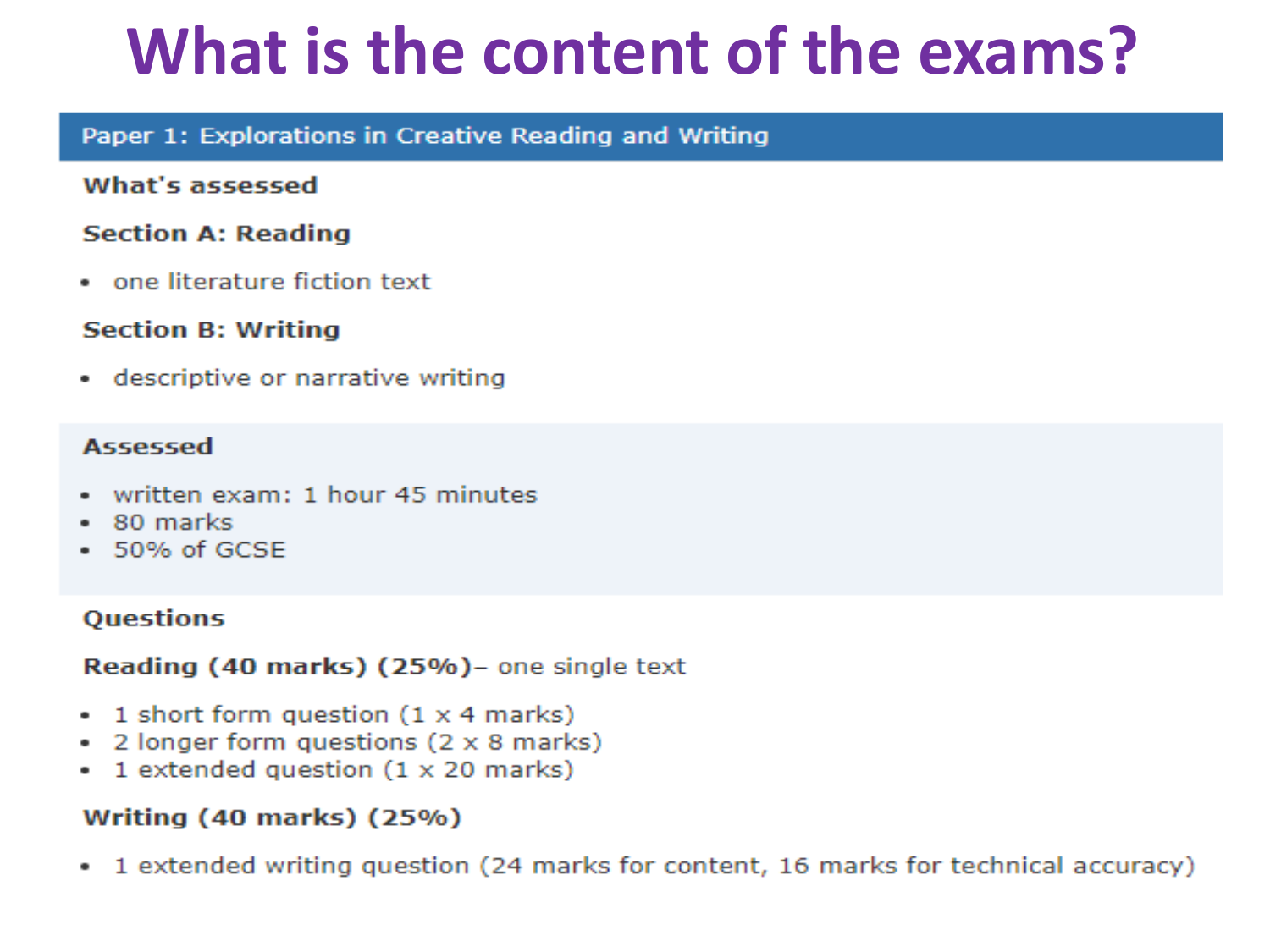#### Paper 2: Writers' Viewpoints and Perspectives

#### What's assessed

#### **Section A: Reading**

• one non-fiction text and one literary non-fiction text

#### **Section B: Writing**

• writing to present a viewpoint

#### **Assessed**

- written exam: 1 hour 45 minutes
- 80 marks
- $-50\%$  of GCSE

#### **Questions**

#### Reading (40 marks) (25%) - two linked texts

- 1 short form question  $(1 \times 4$  marks)
- 2 longer form questions  $(1 \times 8, 1 \times 12 \text{ marks})$
- 1 extended question  $(1 \times 16 \text{ marks})$

#### **Writing (40 marks) (25%)**

• 1 extended writing question (24 marks for content, 16 marks for technical accuracy)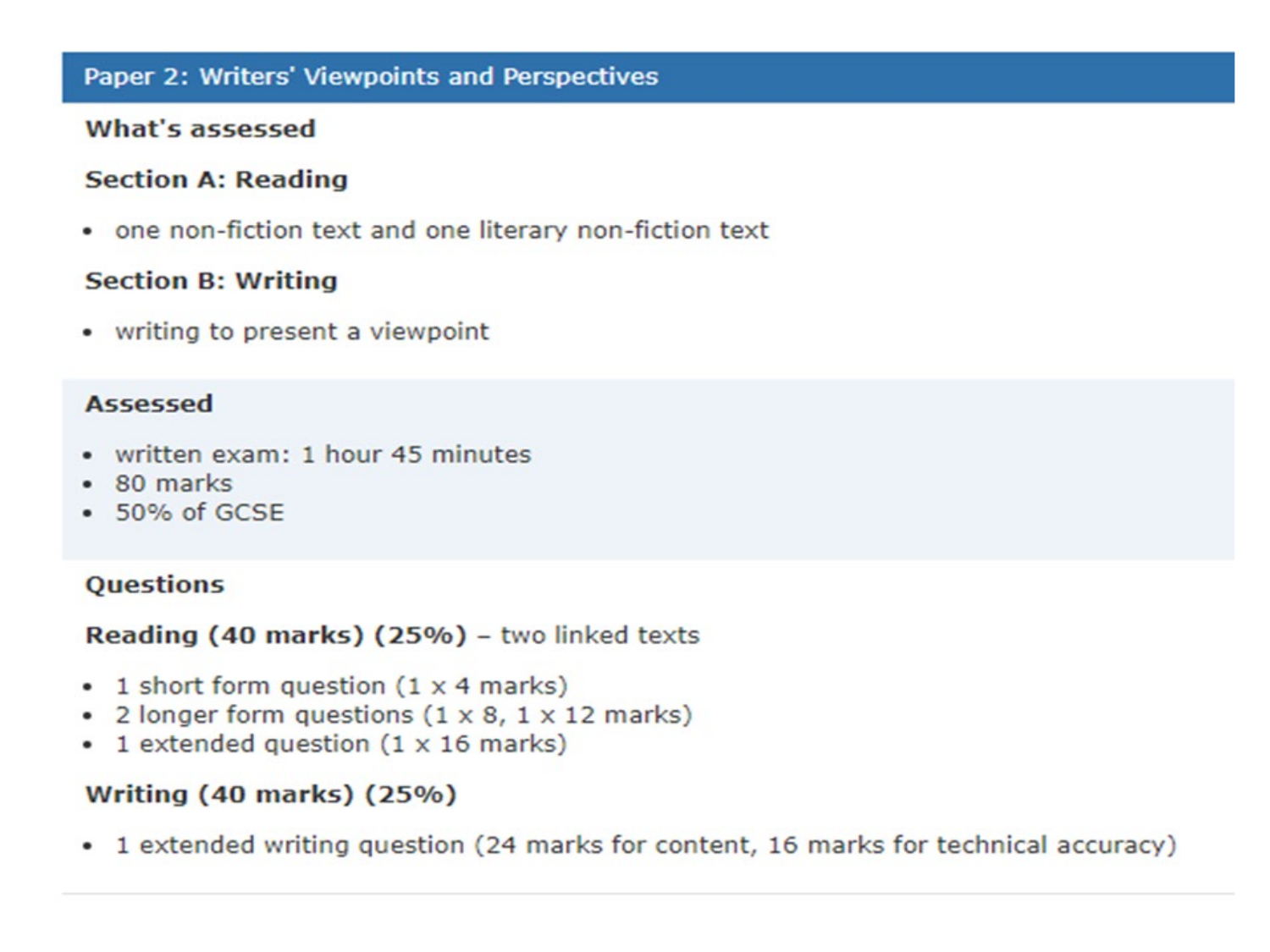## Skill Vs Content

**The key is to know the content of the exams and have strategies, then continually practise the skills required.**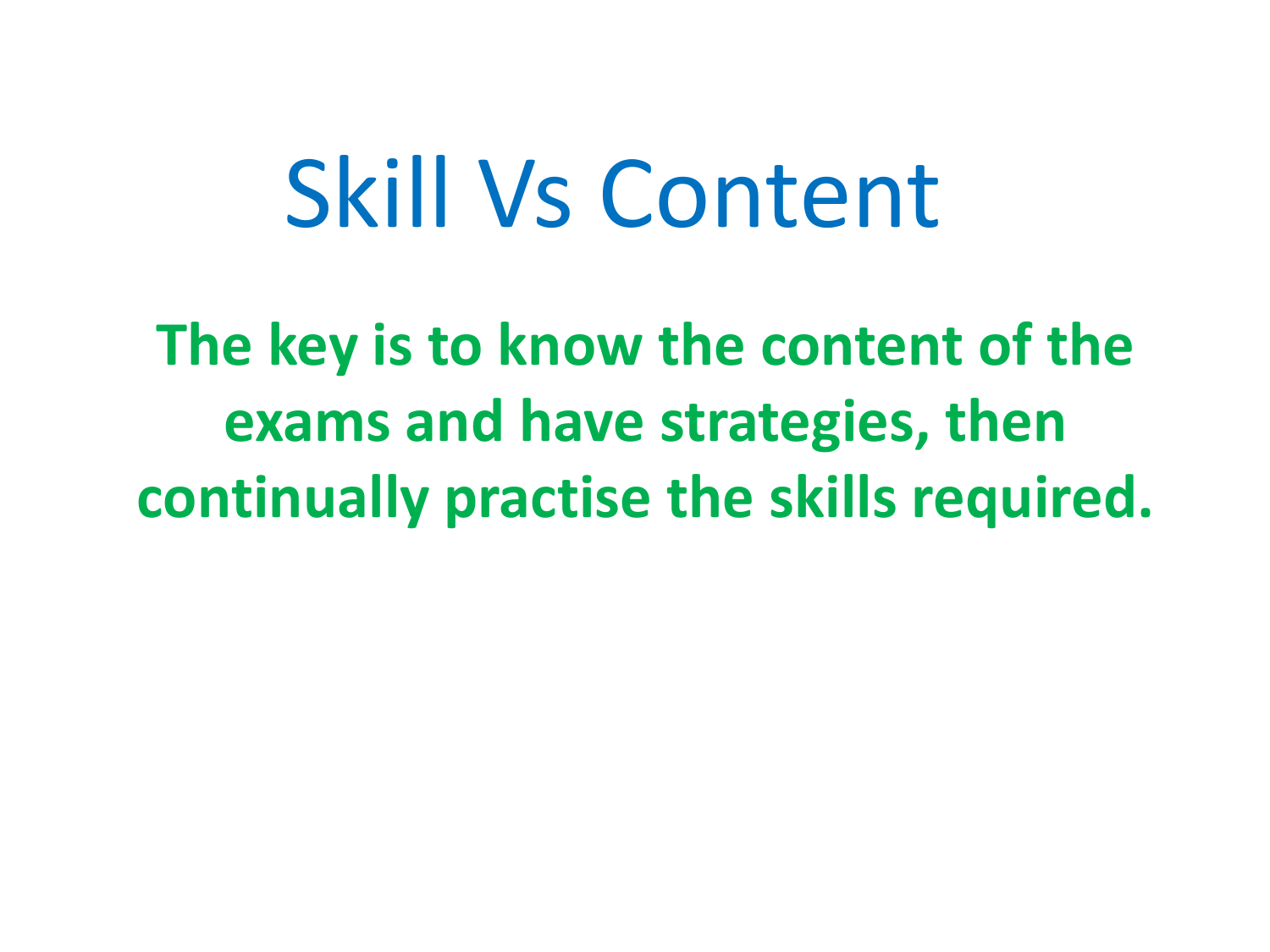## **How can you prepare for Language?**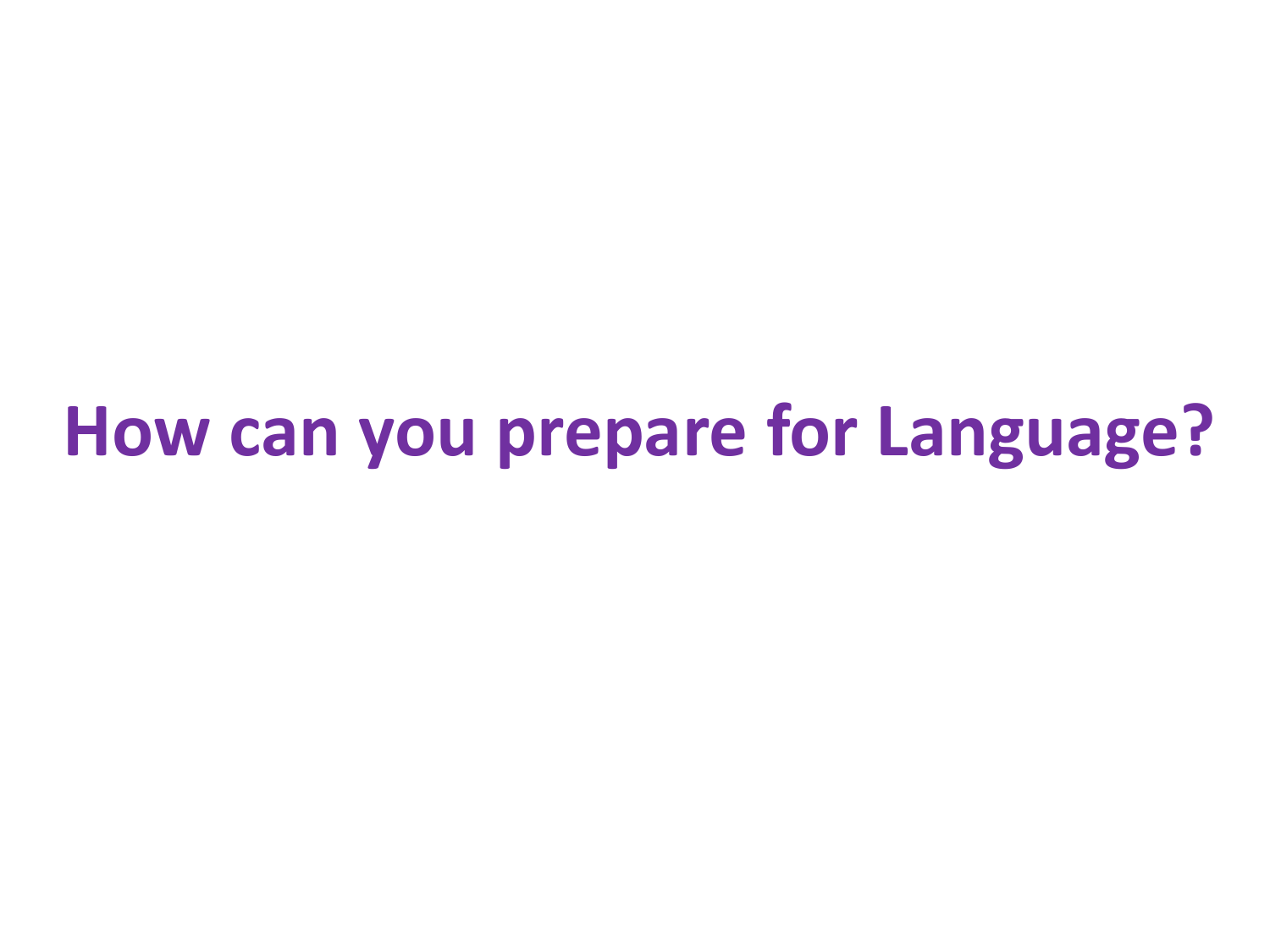## **Tip 1- know your papers, have a strategy**

*One of the greatest factors that causes students to lose marks for language is the short time scale.*

### **YOU MUST** have a clear strategy and a set of procedures for all questions.

- 1. E.g. Read the questions and highlight key words
- 2. Read the text
- 3. Annotate techniques and make notes about plot/character
- 4. Know your timings/marks for each question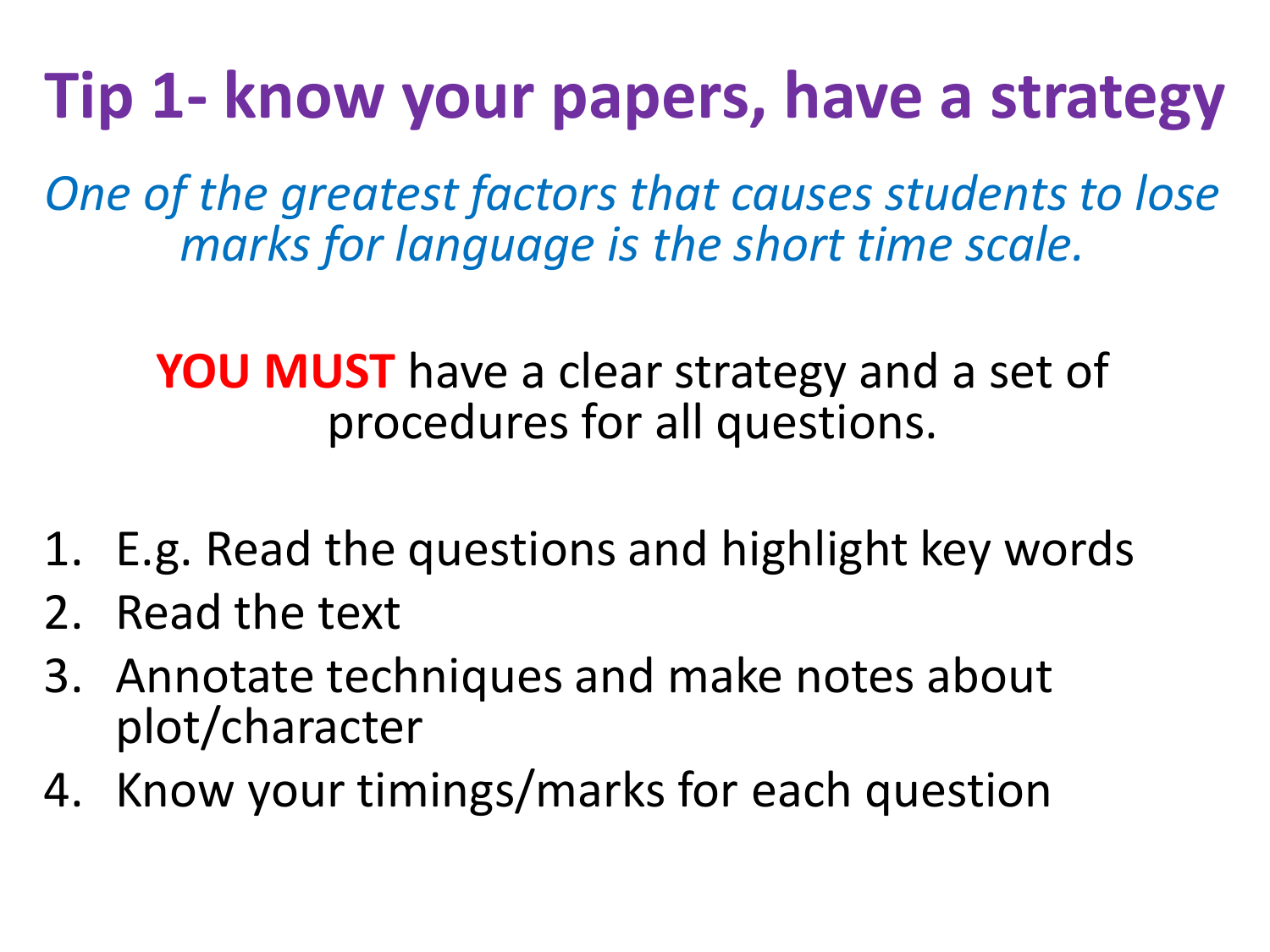## **Tip 2- Reading 'crunch'**

### How this works:

- $\checkmark$  Gets you familiar with reading texts and looking for key info
- $\checkmark$  Speeds up your ability to select key info
- Gets you to 'crunch' this info in to small, distilled pieces of text that you will use to construct answers.
- $\checkmark$  Better than completing 'whole papers'



| How?                              |            | How?   |       |                               | How?                          |          |        |
|-----------------------------------|------------|--------|-------|-------------------------------|-------------------------------|----------|--------|
| Key words to help you focus: verb |            | image  |       | tense (past, present, future) |                               | contrast |        |
|                                   | adverb     | tone   | lists | personal experience           |                               | emotive  | sounds |
|                                   | the reader | speech |       | adiective                     | $1^{it}/2^{nd}/3^{rd}$ person |          |        |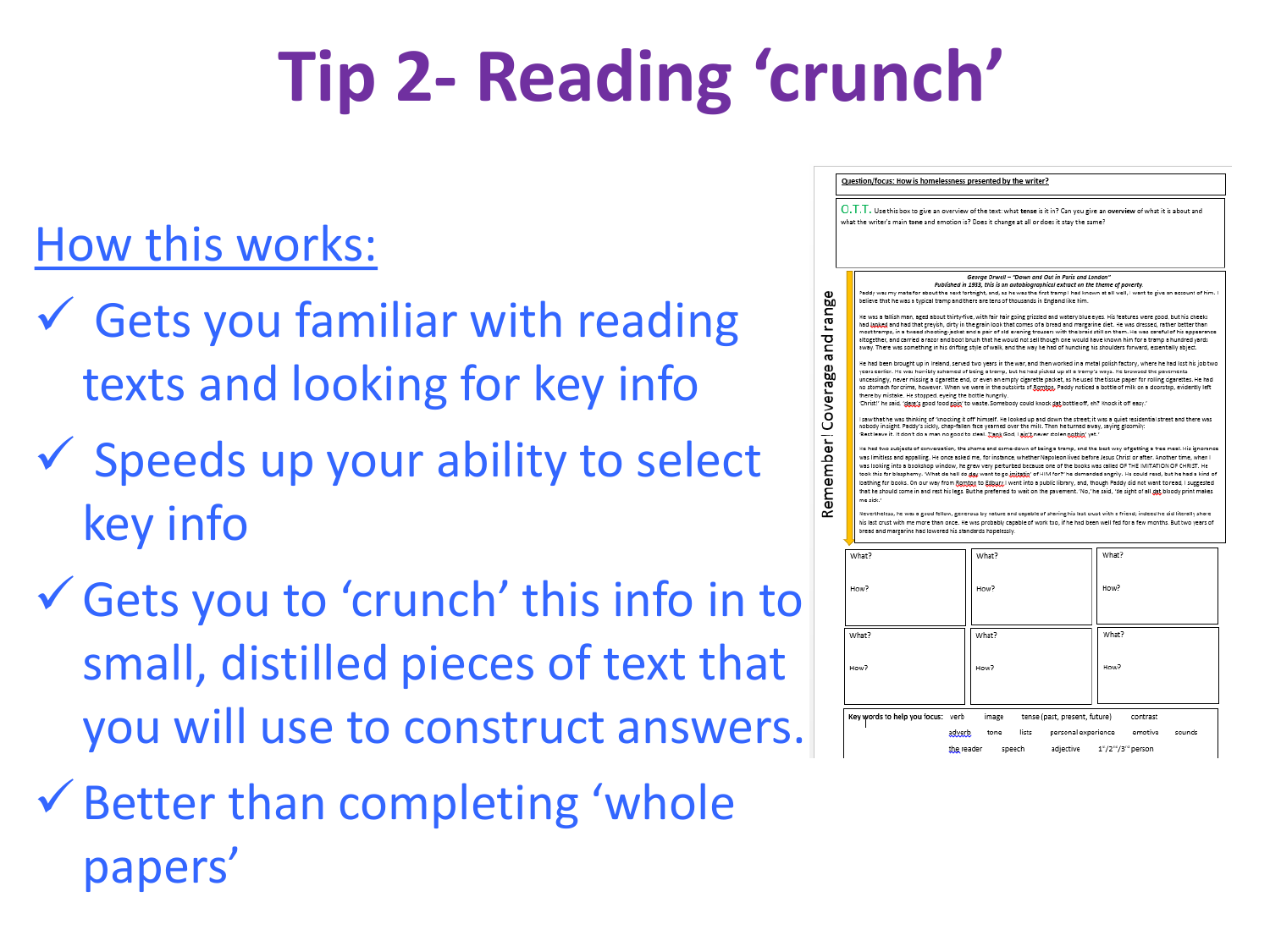## **Tip 3- Read….. EVERYTHING!**

*English Language GCSE (especially the writing sections which are worth half the marks on each paper) rely on good knowledge of the wider world, issue and styles of writing.*

The best way to improve this is to immerse yourself in texts of all kinds.

- $\checkmark$  Newspapers
- $\checkmark$  Autobiographies
- $\checkmark$  Travel writing
- $\checkmark$  Fiction in all forms
- $\checkmark$  Classic literature

Just dedicating 10 mins of reading a day can have a huge impact.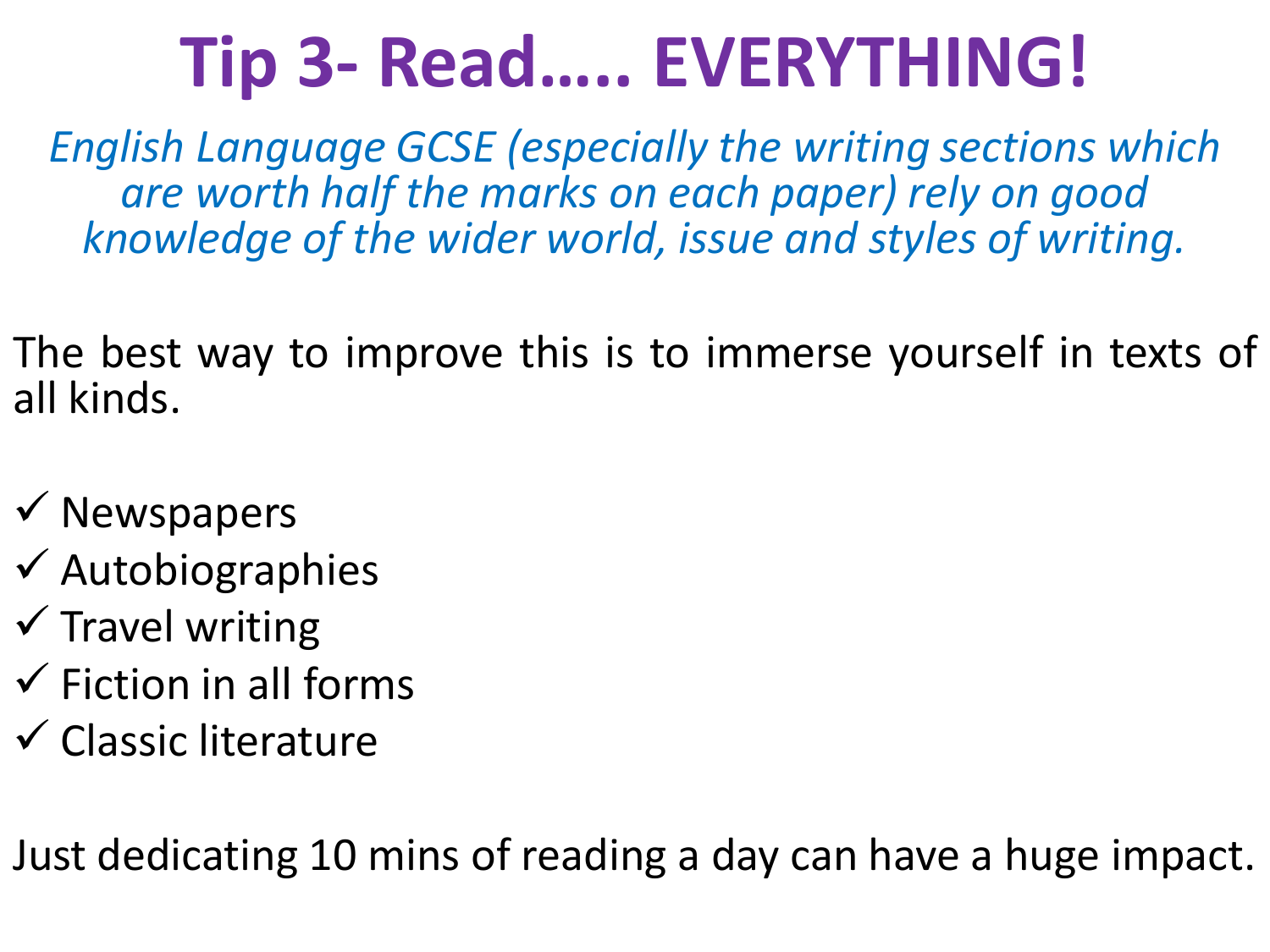## **How are we supporting success at St Alban's?**

- $\checkmark$  Targeted support sessions after school on Thursdays.
- Access to Seneca Learn.
- $\checkmark$  Access to Massolit.
- $\checkmark$  Centralised homework booklets with checkpoints.
- $\checkmark$  Teams areas populated with revision resources.
- Detailed feedback from all assessed tasks.